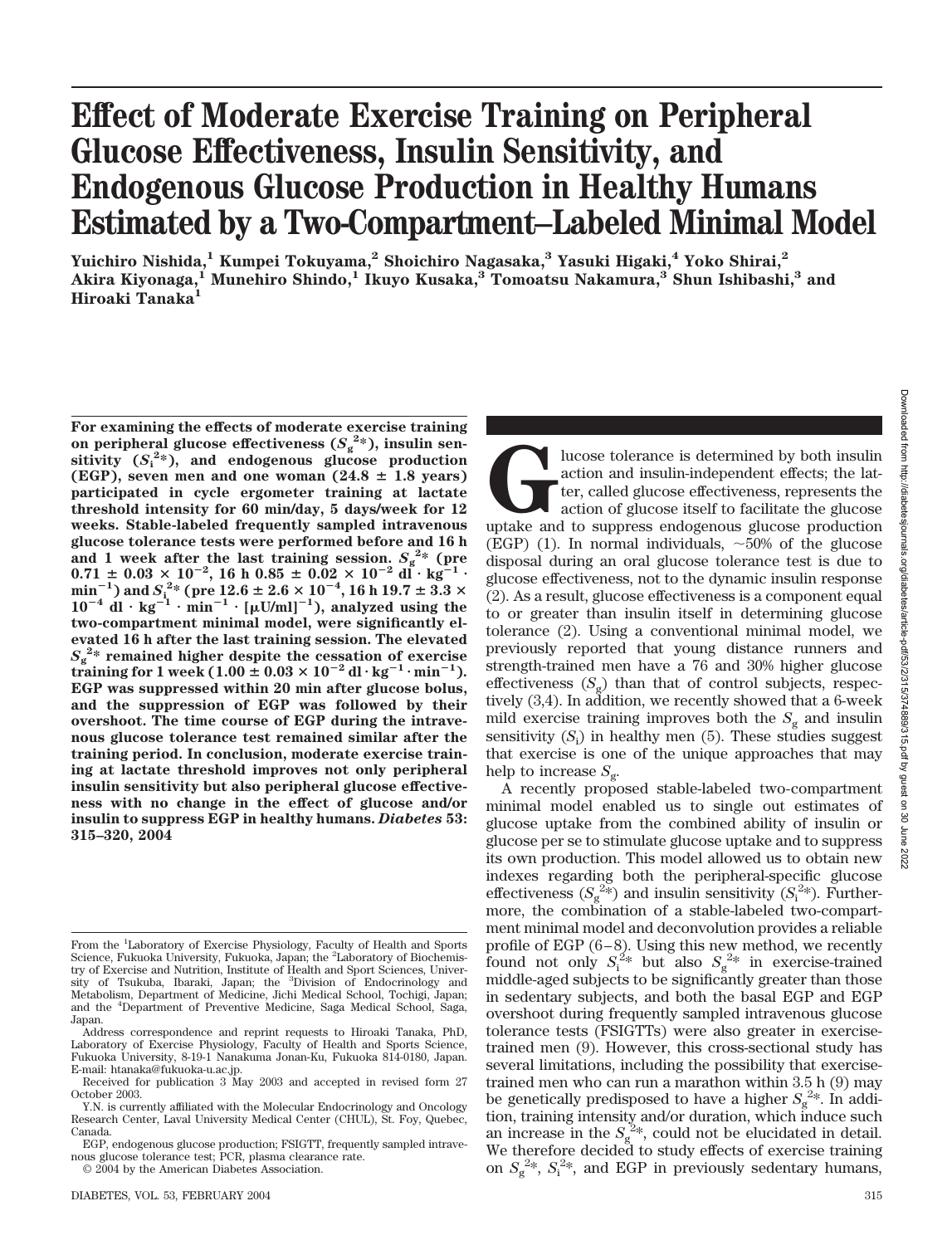using the stable-labeled two-compartment minimal model. The present study showed for the first time that moderate exercise training improves not only  $S_i^{2*}$  but also  $S_g^{2*}$  with no change in the suppressive effect of glucose and/or insulin on EGP in healthy humans.

#### **RESEARCH DESIGN AND METHODS**

Seven men and one woman (19–33 years) who all were in good health and had not undergone any regular exercise for at least 2 years were examined. All individuals were free from diabetes, and none were taking any medications. All subjects were asked not to change their normal dietary habits and not to engage in any strenuous physical activity. Before the study was begun, the nature, purpose, and risks of the study were explained to all subjects and informed written consent was obtained. The protocol was approved by the local ethical committee of the Jichi Medical School and was conducted in accordance with the Helsinki Declaration.

**Body composition and physical fitness.** Each subject's percentage of fat was measured by hydrostatic weighing before training and 2 days after the last training session and was estimated on the basis of the hydrostatic density with a correction for the residual lung volume (10). For measuring physical fitness, the graded exercise test on a mechanically braked ergometer (Electric Bicycle Ergometer; Lode's Instrumenten, Groningen, Netherlands) was performed before training and 2 days after the last training session. The work rate was initially set at 10 W and thereafter was increased every 4 s by 1 W. The test was continued until subjective exhaustion was achieved.  $V_{{\rm O}_2}$  was measured from the mixed expired gas collected in neoprene bags. The volume of the expired gas was quantified with a twin-drum type respirometer (Fukuda Irika CR-20, Tokyo, Japan), and both the  $O_2$  and  $CO_2$  fractions were analyzed by a mass spectrometer (ARCO-1000; ARCO System, Chiba, Japan). Blood samples from an earlobe were obtained every 30 s to measure the blood lactate levels. The blood lactate concentration was plotted against the exercise workload for each subject, and the workload at the first breaking of lactate was used to calculate the exercise training intensity of each subject. The lactate threshold was determined for each subject on the basis of a visual inspection according to the estimations of three experts, who were blinded to the purpose of our study, and the average was used to establish the exercise intensity for training. **Exercise training program.** Cycle ergometer training at the lactate threshold level (49.1  $\pm$  2.8%  $\mathit{Vo}_{\rm 2max}$  for the first 6 weeks and 49.1  $\pm$  2.2%  $\mathit{Vo}_{\rm 2max}$  for the last 6 weeks) was carried out for 60 min/day, five times/week for 12 weeks at our laboratory. Six weeks after starting the training program, each subject underwent a graded exercise test to readjust the training workload. The revised workloads were then used for the next 6 weeks (103.4  $\pm$  5.1 W for the first 6 weeks and  $111.0 \pm 5.3$  W for the last 6 weeks).

**Oral glucose tolerance test and FSIGTT.** Before starting the exercise training, all subjects were orally given 75 g of glucose after overnight fasting to confirm that they had a normal glucose tolerance according to the Japan Diabetes Society Criteria (11). FSIGTTs were performed before (pre) and both 16 h and 1 week after the last training session. In the morning between 0700 and 0900 after overnight fasting, the subjects were allowed to rest while lying down for at least 30 min before blood sampling commenced. Blood samples were obtained from an antecubital vein in one arm, which was kept in a radiant warmer at 70°C to provide an arterialized blood source. The baseline samples for glucose, insulin, and free fatty acid were obtained, and then glucose isotopically labeled with  $[6,\,6^\mathrm{-2}H_2]$  glucose (Aldrich, Milwaukee, WI) was administered in the contralateral antecubital vein (300 mg/kg body wt) within 1 min (9). Regular insulin (Humalin; Shionogi, Osaka, Japan) was infused (20 mU/kg) into an antecubital vein from 20 to 25 min after the glucose bolus. Blood samples for glucose and insulin were frequently obtained up to 180 min. On the day before undergoing the FSIGTT, all subjects were provided with an evening meal consisting of  $\geq$ 140 g carbohydrate,  $\geq$ 30 g fat, and  $\geq$ 33 g protein. FSIGTTs for one female subject were performed at the same phase of her menstrual cycles before and after exercise training.

**Biochemical and stable isotope tracer analysis.** The plasma glucose levels were measured spectrophotometrically in triplicate using glucose oxidase (Glucose B-test; Wako Pure Chemical, Osaka, Japan). The immunoreactive insulin levels were measured in duplicate using a Phadeseph insulin radioimmunoassay kit (Shionogi, Osaka, Japan). The serum free fatty acid levels were assayed using the standard method (12). Deuterated glucose was analyzed as a penta-acetate derivative using the method by Wolfe (13) as previously described (14). The measurement error associated with the labeled glucose measurement was assumed to be independent, white, and Gaussian, with zero mean and coefficient of variation of 3.0%.

**Calculations.** The indexes of glucose effectiveness  $(S_g^{2*})$  and insulin sensitivity  $(S_i^2)$  specific for peripheral glucose uptake, and plasma clearance rate (PCR) were estimated by a two-compartment minimal model (6,8,15). The model is described in its uniquely identifiable parameterization by the following equation:

$$
dq_{1}/dt = -[k_{p} + R_{d,0}/Q_{1}(t) + k_{21}]q_{1}(t) + k_{12}q_{2}(t) q_{1}(0) = d
$$
  

$$
dq_{2}/dt = k_{21}q_{1}(t) - [k_{02} + x(t) + k_{12}]q_{2}(t) q_{2}(0) = 0
$$
  

$$
dx/dt = -p_{2}[x(t) - s_{k}[I(t) - Ib]] x(0) = 0
$$
  

$$
g(t) = q_{1}(t)/V_{1}
$$

where  $q_1$  and  $q_2$  denote labeled glucose masses (mg/kg) in the first (accessible pool) and second (slowly equilibrating pool) compartment, respectively; x(t) is insulin action  $(min^{-1})$ , and Ib and I(t) are plasma insulin at the basal level and during the FSIGTT ( $\mu$ U/ml), respectively;  $Q_1(t)$  is the glucose mass in the accessible pool (mg/kg), g(t) is the plasma labeled glucose concentration (mg/dl), and d is glucose dose (mg/kg);  $V_1$  is the volume of the first compartment (dl/kg) and  $k_{21}$  (min<sup>-1</sup>),  $k_{12}$  (min<sup>-1</sup>), and  $k_{02}$  (min<sup>-1</sup>) are parameters describing the glucose kinetics; and  $\rm p_2$  (min $^{-1}$ ) and  $\rm s_k$  (ml  $\cdot$   $\rm \mu U^{-1}$  $\cdot$  min<sup>-1</sup>) are parameters describing insulin action. The model structure assumes that insulin-independent glucose disposal takes place in the accessible pool and is the sum of two components, one constant and the other proportional to the glucose mass.  $R_{d,0}$  (mg  $\cdot$  kg<sup>-1</sup>  $\cdot$  min<sup>-1</sup>) is the constant component of glucose disposal, whereas  $k_p$  (min<sup>-1</sup>) is the proportionality constant between glucose disposal from the accessible compartment and glucose mass in the same compartment.  $k_P$  and  $R_{d,0}$  were assumed as follows according to a very recent improved version of two-compartment model (15):

$$
k_P=1.14\; k_{21}k_{02}/(k_{02}+k_{12})
$$
  

$$
R_{d,0}/Q_1(t)=1.86\; k_{21}k_{02}Gb/(k_{02}+k_{12})/G(t)
$$

where Gb is basal glucose concentration (mg/dl).  $S_i^{2*}$  and  $S_g^{2*}$  were defined as follows (6,8,15):

$$
S_1^{2*} = V_1 s_k k_{21} k_{12} / (k_{02} + k_{12})^2
$$
  

$$
S_g^{2*} = V_1 [k_p + k_{21} k_{02} / (k_{02} + k_{12})]
$$

Given parameters of the two-compartment model and time course of  $Q_1(t)$  $[ = G(t)V_1]$  and insulin, tracee equation described by two-compartment minimal model was solved in each subject to obtain glucose mass in the second compartment ( $Q<sub>2</sub>(t)$ , mg/kg). The glucose disappearance rate  $[R<sub>a</sub>(t)]$ from the accessible pool predicted by the model is determined using the tracer-tracee indistinguishability principle, and time-varying PCR was calculated as  $R_d(t)/G(t)$ :

$$
R_{d}(t) = [kp + R_{d,0}V_{1}G(t) + k_{21}]Q_{1}(t)
$$
  
- k<sub>12</sub>Q<sub>2</sub>(t), Q<sub>2</sub> (0) = Gb V<sub>1</sub> k<sub>21</sub>/(k<sub>02</sub> + k<sub>12</sub>)

The precision of parameter estimates  $(k_{21}, k_{12}, k_{02}, p_2, s_k, V_1)$  were 22% (range, 7–66%) for  $k_{21}$ , 14% (range, 4–31%) for  $k_{12}$ , 9% (range, 3–30%) for  $k_{02}$ , 13% (range, 6–22%) for  $p_2$ , 11% (range, 3–42%) for  $s_k$ , and 7% (range, 3–20%) for  $V_1$ , and these values were comparable to the previously published results (15). The data were analyzed using the SAAMII software package (SAAM Institute, Seattle, WA).

EGP was estimated by nonparametric deconvolution as previously described (6,14). Computer program for nonparametric deconvolution to estimate EGP was written in Pascal (Borland International, Scotts Valley, CA) on a Macintosh IIcx (Apple Computer, Cupertino, CA). In particular, source programs (ludcmp and lubksb) supplied by Press et al. (16) have been adapted to the particular situation of the nonparametric deconvolution.

The insulin area above the basal level between 0 and 20 min after the administration of glucose was calculated according to a previously described method (3). The glucose disappearance constant  $(K_G)$  was calculated as the slope of the least squares regression line related to the natural logarithm of the glucose concentration to the time that samples were drawn between 10 and 19 min after glucose load.

**Statistics.** All values are shown as the means  $\pm$  SE. The analyses were performed using the Wilcoxon's signed-rank test. For detecting the effect of 12 weeks of training on body composition and physical fitness level, the data were compared before and after training. For detecting the impact of the 12 weeks of training on metabolic variables, the data were compared before training and 16 h after the last training session (primary end point). Additional comparisons (pre-exercise training versus 1 week: secondary end point) were also made only when a difference between the data before training and 16 h after the last training session was significant.  $P < 0.05$  was considered to be statistically significant.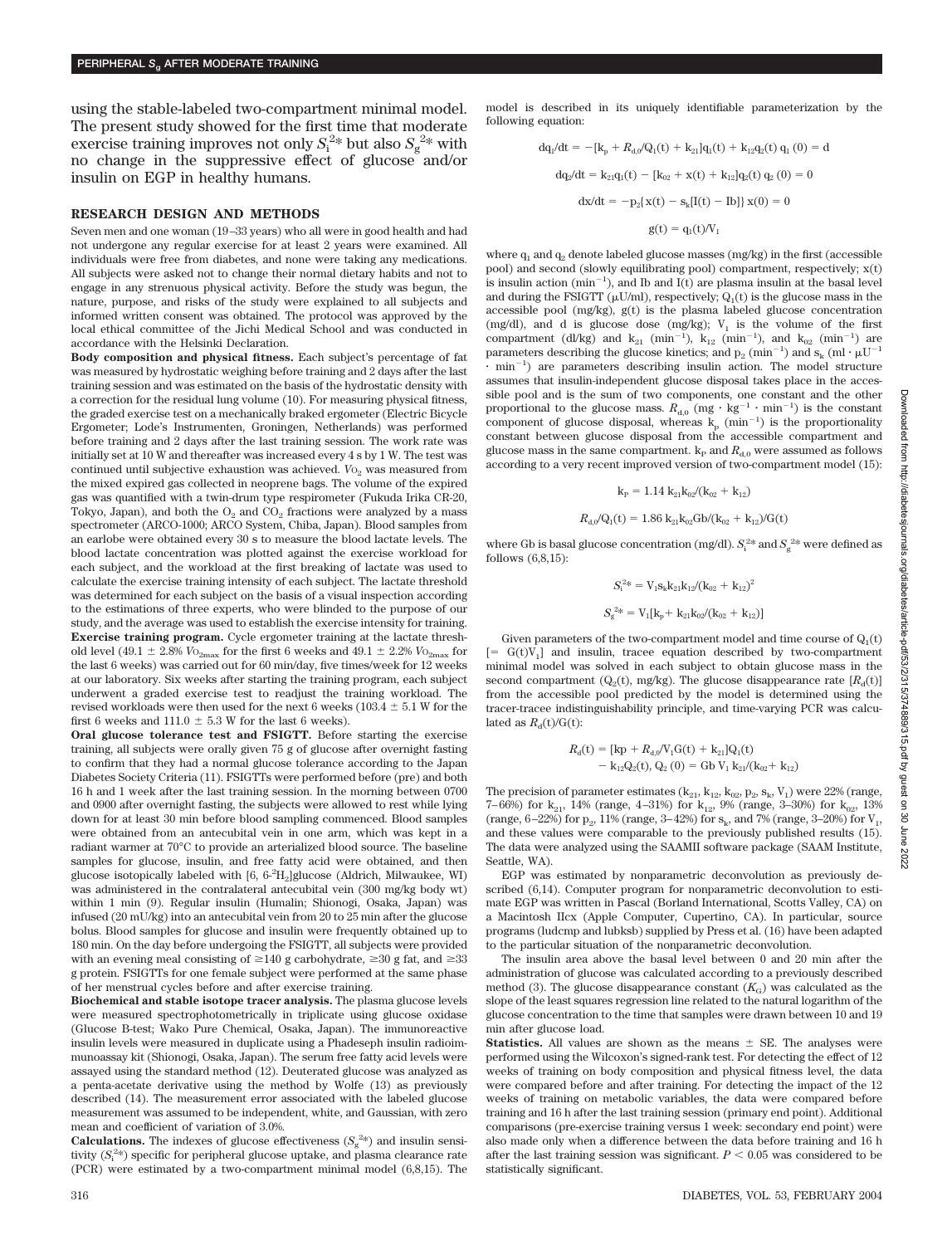TABLE 1 Characteristics of the subjects

|                                                                         | <b>Before</b><br>training | After<br>training |
|-------------------------------------------------------------------------|---------------------------|-------------------|
| Age (years)                                                             | $24.8 \pm 1.8$            |                   |
| Height (cm)                                                             | $172.5 \pm 1.3$           |                   |
| Weight (kg)                                                             | $68.5 \pm 4.6$            | $67.7 \pm 4.4$    |
| BMI $\frac{\text{kg}}{\text{m}^2}$                                      | $22.9 + 1.3$              | $22.7 + 1.2$      |
| Fat $(\%)$                                                              | $15.3 + 2.1$              | $14.6 + 1.7$      |
| Fat mass (kg)                                                           | $10.8 \pm 1.9$            | $10.1 + 1.7$      |
| $LBM$ $(kg)$                                                            | $57.7 + 3.2$              | $57.7 + 3.3$      |
| $V_{{\rm O}_{2\rm max}}$ (ml·kg <sup>-1</sup> ·min <sup>-1</sup> )      | $39.6 \pm 2.7$            | $43.8 \pm 2.2^*$  |
| LT-V <sub>O<sub>2</sub></sub> (ml·kg <sup>-1</sup> ·min <sup>-1</sup> ) | $18.8 \pm 1.1$            | $19.9 \pm 0.8$    |
| $V_{\rm O_{2max}}$ (ml·kg LBM <sup>-1</sup> ·min <sup>-1</sup> )        | $47.7 + 2.6$              | $51.3 + 1.7*$     |
| LT-V <sub>0</sub> , (ml·kg LBM <sup>-1</sup> ·min <sup>-1</sup> )       | $22.2 + 1.2$              | $23.6 \pm 0.6$    |

Data are the means  $\pm$  SE. LT-Vo<sub>2</sub>, Vo<sub>2</sub> at lactate threshold. None of the presented means or SE (except age) included the data from one female subject because the normal ranges in these characteristics are different between men and women. This subject's initial BMI (<25 kg/m<sup>2</sup>), percentage of fat (<30%), and  $V_{{\rm 02max}}$  (>31 ml·kg<sup>-1</sup>·  $\min^{-1}$  all were within the normal range for women. Statistical analyses were performed using the data of all subjects (seven men and one woman).  $*P < 0.05$  vs. before training. LBM, lean body mass.

## **RESULTS**

The 12-week exercise program produced a training effect as demonstrated by a 9.9% increase in  $V_{\text{O}_{2\text{max}}}$  ( $P < 0.05$ ; Table 1). The body weight, percentage of fat, fat mass, and lean body mass remained unchanged with the training (Table 1). The fasting (arterialized venous) glucose concentration did not significantly change after exercise training (Table 2). The fasting insulin concentrations 16 h after the last training session tended to be lower than the pretraining level  $(P = 0.080)$  but returned to the pretraining level 1 week after the training regimen was stopped. The  $K_G$  values were similar when evaluated before training and 16 h and 1 week after the training (Table 2, Fig. 1*A*). An integrated area of insulin during the first 10 min of the FSIGTT, as an index of first-phase insulin secretion, significantly decreased at both 16 h and 1 week after the training (Table 2, Fig. 1*B*).

The exercise training significantly increased the peripheral glucose effectiveness  $(S_g^{2*})$  measured 16 h after the last training session (Table 2). The elevated  $S_g^{2*}$  after the training remained higher than the pretraining level regardless of detraining for 1 week. The insulin sensitivity  $(S_i^{2*})$ increased significantly 16 h after the last training session but returned to the pretraining level 1 week after the training regimen was stopped. The time course of exogenous and endogenous glucose concentrations during FSIGTT before and after (16 h and 1 week) training is shown in Fig. 1*C* and *D*. The PCRs increased immediately after glucose infusion and several minutes after insulin infusion before and 16 h and 1 week after training, and the PCRs after the 12-week training (both 16 h and 1 week after the training) were greater than those of before training throughout FSIGTT (Fig. 1*E*).

The averages of basal EGP increased after the training, although the increase was not statistically significant (Table 2). The EGP was similarly suppressed within 20 min, and the differences in the EGP between the basal level and the bottom did not change after the training regimen (pre  $0.91 \pm 0.10$ , 16 h  $0.94 \pm 0.10$ , and 1 week  $1.22 \pm 0.10$  mg  $\cdot$  kg<sup>-1</sup>  $\cdot$  min<sup>-1</sup>, respectively; NS; Fig. 1*F*).

## TABLE 2

| Metabolic parameters before (pre) and after (16 h and 1 week) |  |  |  |  |  |
|---------------------------------------------------------------|--|--|--|--|--|
| the exercise training                                         |  |  |  |  |  |

|                                      | Pre             | 16 h                                                | 1 week           |
|--------------------------------------|-----------------|-----------------------------------------------------|------------------|
| $\boldsymbol{n}$                     | 8               | 8                                                   | 8                |
| Basal glucose (mg/dl)                | $97.4 \pm 3.5$  | $95.2 \pm 1.7$                                      | $97.2 \pm 2.3$   |
| Basal insulin $(\mu U/ml)$           |                 | $5.5 \pm 1.0$ $4.5 \pm 0.7$                         | $5.9 \pm 0.8$    |
| Basal FFA (mEQ/l)                    | $0.38 \pm 0.08$ | $0.57 \pm 0.05$                                     | $0.46 \pm 0.06$  |
| $K_{\rm G}$ (% min <sup>-1</sup> )   | $2.30 \pm 0.20$ | $1.87 \pm 0.27$                                     | $2.09 \pm 0.19$  |
| Insulin area                         |                 |                                                     |                  |
| $(\mu U \cdot ml^{-1} \cdot min)$    |                 |                                                     |                  |
| $0-10$ min                           |                 | $490 \pm 107$ $282 \pm 76^*$                        | $364 \pm 63*$    |
| Insulin area                         |                 |                                                     |                  |
| $(\mu U \cdot ml^{-1} \cdot min)$    |                 |                                                     |                  |
| $0-20$ min                           | $745 \pm 157$   | $409 \pm 115*$                                      | $542 \pm 91$     |
| $S_{\sigma}^{2}$ (× 10 <sup>-2</sup> |                 |                                                     |                  |
| $dl \cdot kg^{-1} \cdot min^{-1}$    | $0.71 \pm 0.03$ | $0.85 \pm 0.02*$                                    | $1.00 \pm 0.03*$ |
| $S_i^2 \times 10^{-4}$               |                 |                                                     |                  |
| $dl \cdot kg^{-1} \cdot min^{-1}$    |                 |                                                     |                  |
| $\lceil \mu U/ml \rceil^{-1}$        | $12.6 \pm 2.6$  | $19.7 \pm 3.3^*$                                    | $14.2 \pm 3.3$   |
| <b>Basal EGP</b>                     |                 |                                                     |                  |
| $(mg \cdot kg^{-1} \cdot min^{-1})$  |                 | $1.30 \pm 0.10$ $1.50 \pm 0.04$                     | $1.81 \pm 0.06$  |
| <b>Basal PCR</b>                     |                 |                                                     |                  |
| $(ml \cdot kg^{-1} \cdot min^{-1})$  |                 | $1.32 \pm 0.06$ $1.58 \pm 0.05^*$ $1.87 \pm 0.05^*$ |                  |

Values are the means  $\pm$  SE. FFA, free fatty acids.  $*P$  < 0.05 vs. before training.

The suppression of EGP was followed by their overshoot*,* and the EGP overshoot remained unchanged after training (peak EGP: pre  $1.68 \pm 0.14$ , 16 h  $1.89 \pm 0.16$ , and 1 week  $1.97 \pm 0.13$  mg  $\cdot$  kg<sup>-1</sup>  $\cdot$  min<sup>-1</sup>, respectively; NS; Fig. 1*F*). The difference in the EGP between the peak and the bottom also did not change after the training (pre  $1.29 \pm 0.15$ , 16 h  $1.33 \pm 0.12$ , and 1 week  $1.38 \pm 0.10$  mg  $\cdot$  kg<sup>-1</sup>  $\cdot$  $\min^{-1}$ , respectively; NS).  $S_g^{2*}$ ,  $S_i^{2*}$ , and EGP corrected for lean body mass displayed similar results to the data corrected for body weight (data not shown).

The estimated parameters of the two-compartment minimal model are summarized in Table 3. A volume of glucose distribution in the first pool  $(V_1)$  significantly increased after the training. The model incorporated mixing parameters  $(k_{21}$  and  $k_{12}$ ) between the glucose pools  $(q_1$ and  $q_2$ ) and did not change after the training.  $k_{02}$  and  $k_p$ tended to increase after 1 week of detraining, although the increase was not statistically significant ( $P = 0.069$  and  $P = 0.093$ , respectively). A parameter s<sub>k</sub> also tended to increase 16 h after the training  $(P = 0.093)$ , but it returned to the basal level after 1 week of detraining, whereas another parameter,  $p_2$ , remained unchanged after the training (Table 3).

# **DISCUSSION**

The main finding of the present study is that the 12-week exercise training at the lactate threshold significantly increased both the peripheral glucose effectiveness  $(S_g^{2*})$ and insulin sensitivity  $(S_i^{2*})$ , which were derived by a two-compartment–labeled minimal model. These results suggest that moderate exercise training improves not only insulin-dependent glucose uptake but also insulin-independent (glucose-dependent) glucose uptake in healthy humans. Although the effect of exercise training on insulin sensitivity has been well documented using the glucose clamp method (17), only one previous study, which was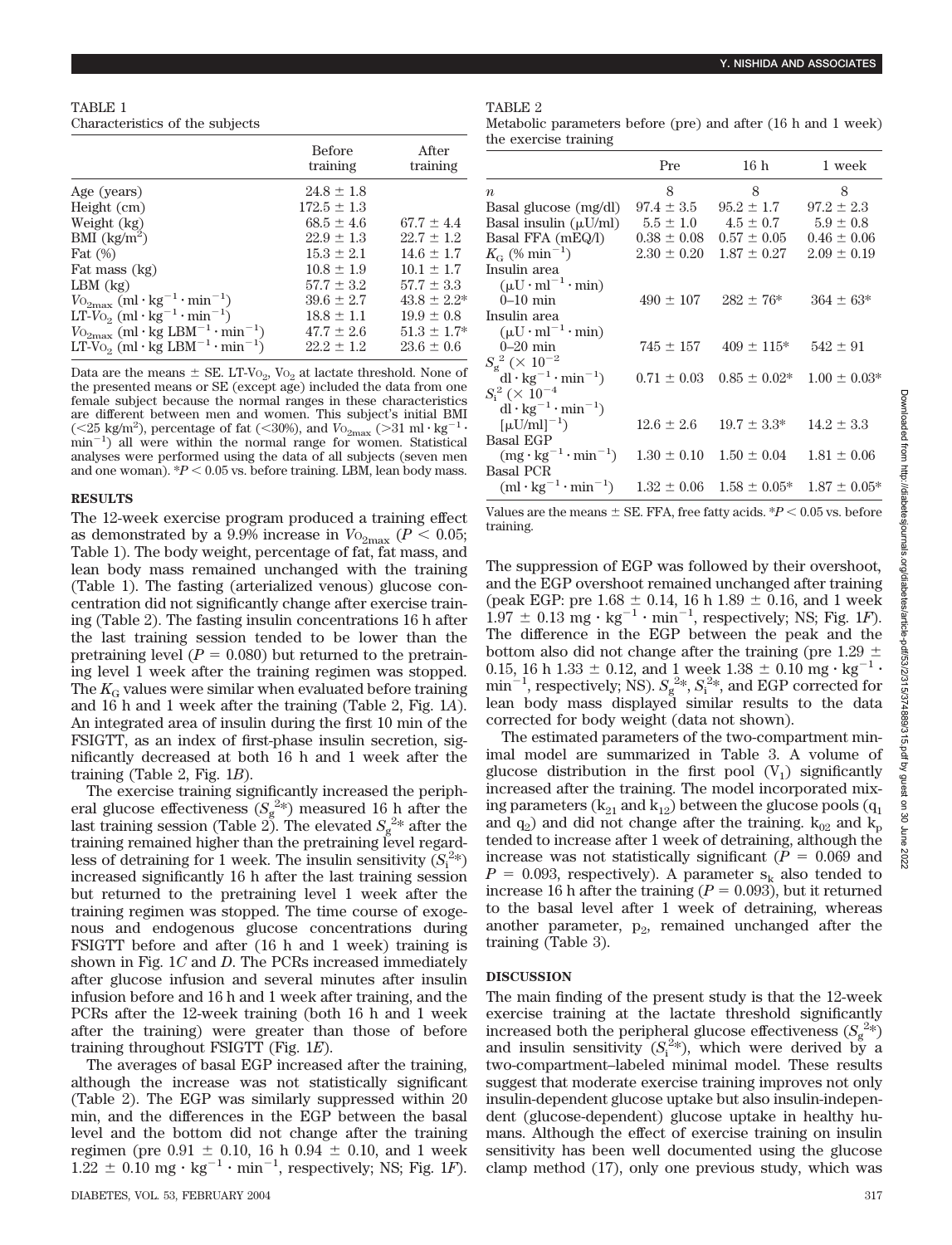

**FIG. 1. The time course of plasma glucose concentration (***A***), insulin concentration (***B***), exogenous glucose concentration (***C***), endogenous glucose concentration (D), PCR (E), and EGP (F) during the FSIGTT before (** $\circ$ **) and at 16 h (** $\bullet$ **) and 1 week (** $\blacktriangle$ **) after the 12-week exercise training. Values are the means SE.**

conducted by us, reported the effect of exercise training on  $S_g^{2*}$  and EGP in men (9). This cross-sectional study showed that exercise-trained men have a greater  $S_g^{2*}$  and EGP (9). The present longitudinal study provided the first evidence that a 12-week moderate exercise training program improves the  $S_g^{2*}$  with no change in the ability of glucose and/or insulin to suppress EGP in previously sedentary humans.

Hyperglycemia per se increases glucose utilization (18– 20) and stimulates the disposal of glucose by oxidative and nonoxidative metabolism (21,22). An acute rise in the plasma glucose concentration has a marked effect of increasing the non–insulin-dependent glucose uptake in human skeletal muscles (23). In a rodent study, stimulation of myotubes with glucose was also shown to induce an approximately twofold increase of the GLUT4 content in the plasma membrane independent of insulin, providing first evidence that glucose per se activates the specific glucose transporter proteins (24). In addition, a recent study reported that glucose, independent of insulin, does in fact increase GLUT4 translocation/glucose transport in skeletal muscle and adipose tissues through the activation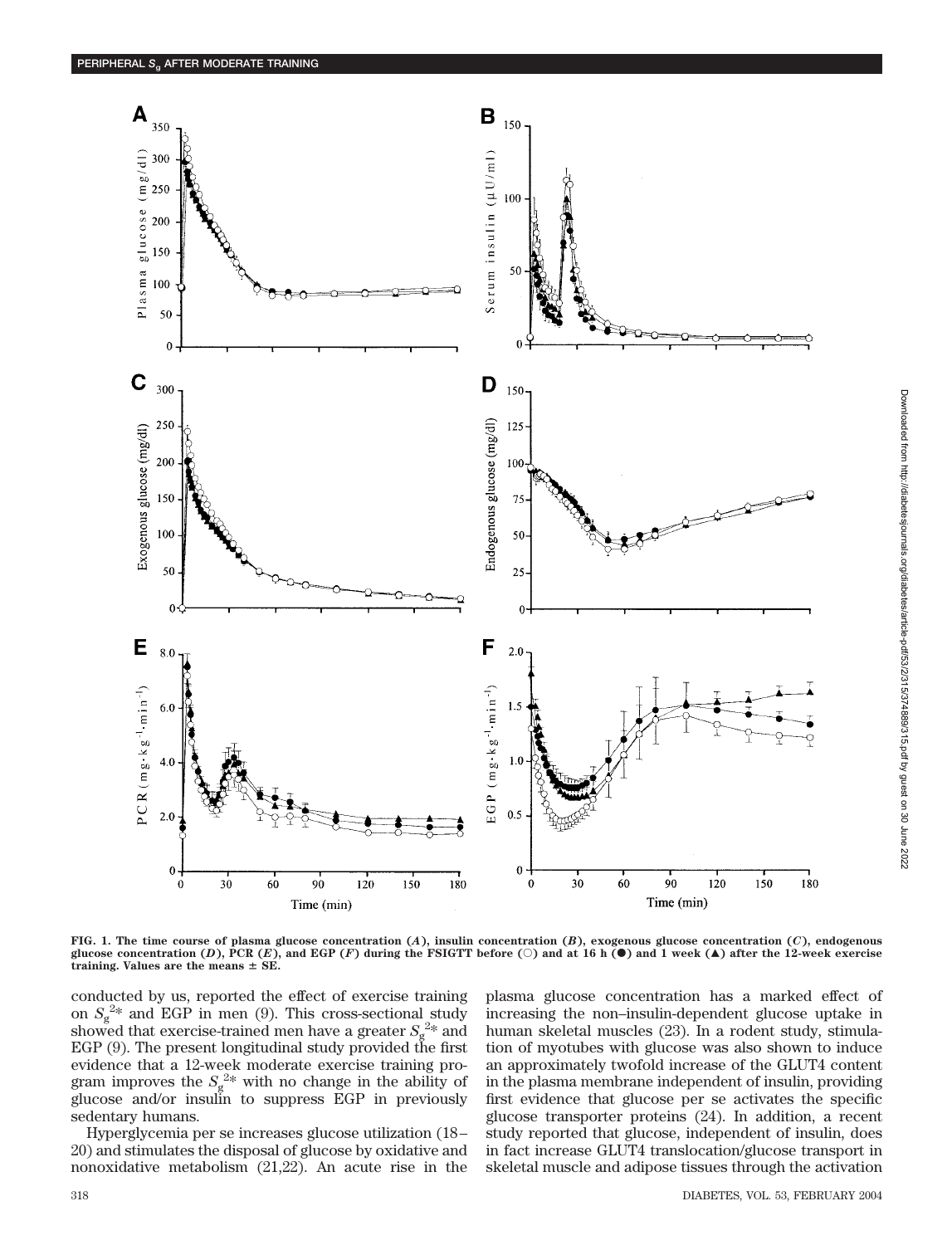Estimated parameters of the two-compartment minimal model before (pre) and after (16 h and 1 week) the training

|                                                | Pre                   | 16 <sub>h</sub>       | 1 week                |
|------------------------------------------------|-----------------------|-----------------------|-----------------------|
| $V_1$ (dt/kg)                                  | $0.90 \pm 0.04$       | $1.13 \pm 0.06*$      | $1.13 \pm 0.05^*$     |
| $k_{21}$ (min <sup>-1</sup> )                  | $0.1269 \pm 0.0095$   | $0.1083 \pm 0.0136$   | $0.1062 \pm 0.0093$   |
| $k_{12}$ (min <sup>-1</sup> )                  | $0.1387 \pm 0.0186$   | $0.1242 \pm 0.0117$   | $0.1212 \pm 0.0085$   |
| $k_{02}$ (min <sup>-1</sup> )                  | $0.00411 \pm 0.00032$ | $0.00444 \pm 0.00051$ | $0.00500 \pm 0.00024$ |
| $p_2$ (min <sup>-1</sup> )                     | $0.091 \pm 0.015$     | $0.088 \pm 0.009$     | $0.093 \pm 0.007$     |
| $S_k$ (ml $\cdot \mu U^{-1} \cdot \min^{-1}$ ) | $0.00167 \pm 0.00038$ | $0.00244 \pm 0.00061$ | $0.00164 \pm 0.00044$ |
| $k_p$ (min <sup>-1</sup> )                     | $0.0042 \pm 0.0002$   | $0.0041 \pm 0.0002$   | $0.0048 \pm 0.0003$   |

Values are the means  $\pm$  SE. V<sub>1</sub>, volume of the first compartment; k<sub>21</sub>, k<sub>12</sub>, and K<sub>02</sub>, glucose kinetic parameters; p<sub>2</sub> and s<sub>k</sub> parameters describing insulin action;  $k_p$  proportional effect of glucose mass in the first compartment on glucose disposal from the same compartment.  $P < 0.05$ vs. before training.

of protein kinase C- $\zeta/\lambda$  (25). Because longitudinal studies show that exercise training increases skeletal muscle GLUT4 protein content in healthy humans (26,27), it is possible that a training-induced increase in GLUT4 protein in skeletal muscle could be one of the mechanisms for the enhanced  $S_g^{2*}$  after the training. Another glucose transporter, GLUT1, which is located in the cell sarcolemma of skeletal muscle, transports glucose independent of insulin (28). Endurance exercise training (60%  $V_{{\rm O}_{2\rm max}}$  for 4 weeks) was shown to induce an increase in the skeletal muscle GLUT1 protein content in humans (27). Therefore, it is also possible that an enhanced  $S_g^{2*}$  after the training regimen could be due in part to a training-induced increase in the GLUT1 content in skeletal muscle.

Our result that an elevated  $S_i^{2*}$  16 h after exercise training returned to the basal level after 1 week of detraining, which was estimated by the two-compartment minimal model, was consistent with the results of several human studies using the glucose clamp method, which showed that the increased insulin action as a result of exercise training disappears after 7–10 days of detraining (29,30). Conversely, the  $S_g^{2*}$  remained elevated after 1 week of detraining. The GLUT4 content in the muscle of endurance-trained runners remained elevated regardless of detraining for 14 days (31). In addition, an elevated mitochondrial ATP production rate as an index of individual mitochondrial enzymatic activities in human skeletal muscle after 6 weeks of endurance training remained 37–70% above pretraining levels after longer periods (3 weeks) of detraining (32). The persistent increase in  $S_g^{\,2*}$ after 1 week of detraining may be associated with the increased GLUT4 content and/or mitochondrial enzymatic activities in skeletal muscle, but these possibilities all require further investigation.

A single bout of exercise is also known to increase  $S<sub>g</sub>$  in men (33). In contrast to the effects of chronic exercise training on the  $S_g^{2*}$ , as shown in the present study, an increase in the glucose effectiveness after an acute bout of exercise could rapidly disappear within at most several hours (34–36), whereas an increase in insulin sensitivity can last for several days (37). Further study is needed to elucidate the precise and detailed mechanisms responsible for alterations in glucose effectiveness after chronic exercise training and an acute bout of exercise.

We have previously shown that improvements in the  $S_{\rm g}^{2*}$  and  $S_{\rm i}^{2*}$  are associated with an increased basal EGP and an enhanced EGP overshoot in exercise-trained middle-aged men (9). The increase in basal EGP and EGP overshoot in exercise-trained men seemed to be an adaptation to compensate for their high insulin-dependent and -independent peripheral glucose uptake to prevent hypoglycemia (9). In this study, we observed a significant increase in the indexes for glucose uptake, but the change in the basal EGP and EGP overshoot after 12-week training did not reach statistical significance. The differences observed in the EGP between these two studies may be associated with the difference in the indexes for the glucose uptake observed in the trained men (9) and in our participants in this study. The levels of  $S_g^{2*}$  after this training regimen (16 h 0.85  $\times$  10 $^{-2}$  and 1 week 1.00  $\times$  10 $^{-2}$ dl  $\cdot$  kg<sup>-1</sup>  $\cdot$  min<sup>-1</sup>, respectively) were similar to those of exercise-trained men, which were measured 48 h after the last training session  $(0.81 \times 10^{-2} \text{ d} \cdot \text{kg}^{-1} \cdot \text{min}^{-1})$ . However, the levels of  $S_i^{2*}$  after the training (16 h 19.7  $\times$  $10^{-4}$  and 1 week  $14.2 \times 10^{-4}$  dl  $\cdot$  kg<sup>-1</sup> $\cdot$  min<sup>-1</sup> $\cdot$  [ $\mu$ U/ml]<sup>-1</sup>, respectively) were far lower than those of trained men  $(24.6 \times 10^{-4}$  dl  $\cdot$  kg<sup>-1</sup> $\cdot$  min<sup>-1</sup> $\cdot$  [µU/ml]<sup>-1</sup>). As a result, the increase in  $S_i^{2*}$  after this training may not be sufficient to induce a significant change in EGP. Another possible explanation for the difference in EGP between these two studies is the duration of exercise training—namely, 12 weeks in the present study versus 4–30 years in our previous study (9). An adaptation of the liver and/or kidney to the exercise training–induced increase in insulin-dependent and -independent peripheral glucose uptake could be achieved after a longer period of exercise training. In the present study, similar  $K_G$  and plasma total glucose profile were observed despite increased PCR after the exercise training. This may be explained by the persistently increased level of EGP throughout FSIGTT after the training (see Fig. 1*F*), although the increase was modest. Consistently, increased PCR and EGP but identical  $K<sub>G</sub>$  and plasma total glucose profiles were clearly observed in exercise-trained men (9).

In conclusion, we found that a 12-week moderate exercise training program at the lactate threshold significantly increased the  $S_{g}^{\frac{2}{2}*}$  (both 16 h and 1 week after training cessation) and  $\tilde{S}_i^{2*}$  (16 h after training cessation), which were estimated by a two-compartment–labeled minimal model. These results suggest that moderate exercise training could enhance not only the peripheral insulin-dependent glucose uptake but also the peripheral insulinindependent glucose uptake with no change in the ability of glucose and/or insulin to suppress EGP in healthy humans.